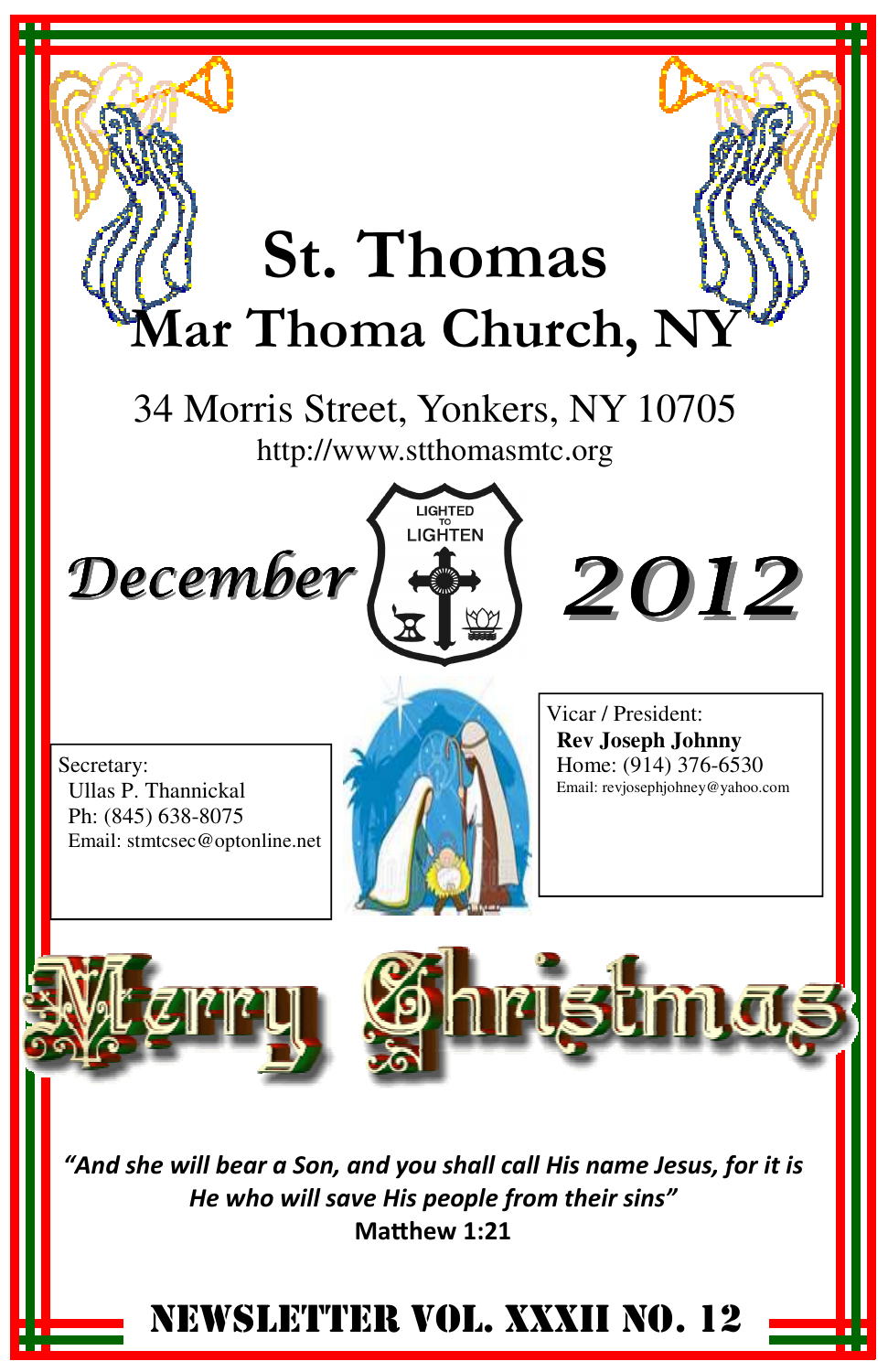## **WORSHIP SERVICE SCHEDULE**

| Date        | Time                    | Worship                                                                              |
|-------------|-------------------------|--------------------------------------------------------------------------------------|
| Sun, Dec 2  | $9:30$ am<br>$10:30$ am | Praise & Worship (Malayalam), Bible Class<br>Holy Communion Service, English         |
| Sun, Dec 9  | $9:30$ am<br>$10:30$ am | Praise & Worship (Malayalam), Intercessory Prayer<br>Holy Communion Service, English |
| Sun, Dec 16 | $9:30$ am<br>$10:30$ am | Praise & Worship (Malayalam), Bible Class<br>Holy Communion Service, Malayalam       |
| Sun, Dec 23 | $9:30$ am<br>$10:30$ am | Praise & Worship (Malayalam), Bible Class<br>Holy Communion Service, Malayalam       |
| Mon, Dec 24 | 6:30 <sub>pm</sub>      | Christmas Eve Program                                                                |
| Tue, Dec 25 | 10:00am                 | Holy Communion Service, English                                                      |
| Sun, Dec 30 | $9:30$ am<br>$10:30$ am | Praise & Worship (Malayalam), Bible Class<br>Divine Service, Malayalam               |
| Mon, Dec 31 | 9:00 <sub>pm</sub>      | Watch Night Service (Malayalam)<br>Holy Communion Service, (Malayalam)               |

### **MAR THOMA SYRIAN CHURCH OF MALABAR LECTIONARY CHRISTIAN YEAR — 2012 DECEMBER**

| Date        | 1st Lesson    | 2nd Lesson     | <b>Epistle</b>   | Gospel             |
|-------------|---------------|----------------|------------------|--------------------|
| Sun, Dec 2  | Gen. 18:1-16  | 1 John. 1:1-10 | $1$ Tim. 3:10-17 | St. Luke. 1:39-56  |
| Sun, Dec 9  | Judg. 13:2-25 | Heb. 2:1-10    | 1 John. 5:13-20  | St. Luke. 1:57-66  |
| Sun, Dec 16 | Isa. 40: 1-11 | Rev. 2:12-17   | Phil. 4:4-9      | St. Mat. 1:18-23   |
| Sun, Dec 23 | Isa. 11:1-10  | 1 John. 5:1-12 | Rom. 1:8-16      | St. John. 1:1-14   |
| Tue, Dec 25 | Micah. 5:1-9  | Col. 1:15-20   | 1 Tim. $1:14-17$ | St. Luke, 2:1-20   |
| Sun, Dec 30 | Zech. 14:1-5  | Acts. 1:6-11   | 1 Thes. 1:14-17  | St. John. 14:1-7   |
| Mon, Dec 31 | Exo. 33:12-23 | Heb. 13:7-21   | 1 Pet. 5:6-11    | St. Luke. 12:22-34 |

| <b>Date</b> | Importance of the Day                                                |
|-------------|----------------------------------------------------------------------|
| Sat, Dec 1  | Beginning of 25 Days Lent                                            |
| Sun, Dec 2  | Visitation of Mary to Elizabeth- 'Bearers of Good News'              |
| Sun, Dec 9  | Birth of John the Baptist                                            |
| Sun, Dec 16 | Annunciation to Joseph                                               |
| Fri, Dec 21 | Mar Thoma Church Day                                                 |
| Sun, Dec 23 | The Mystery of Holy Incarnation.                                     |
| Tue, Dec 25 | Yaldo - Feast of Nativity. Birth of Our Savior (End of 25 days Lent) |
| Sun, Dec 30 | Our Lord who is coming again                                         |
| Sat, Dec 31 | Year Ending - Watch Night Service).<br>God who is always with us     |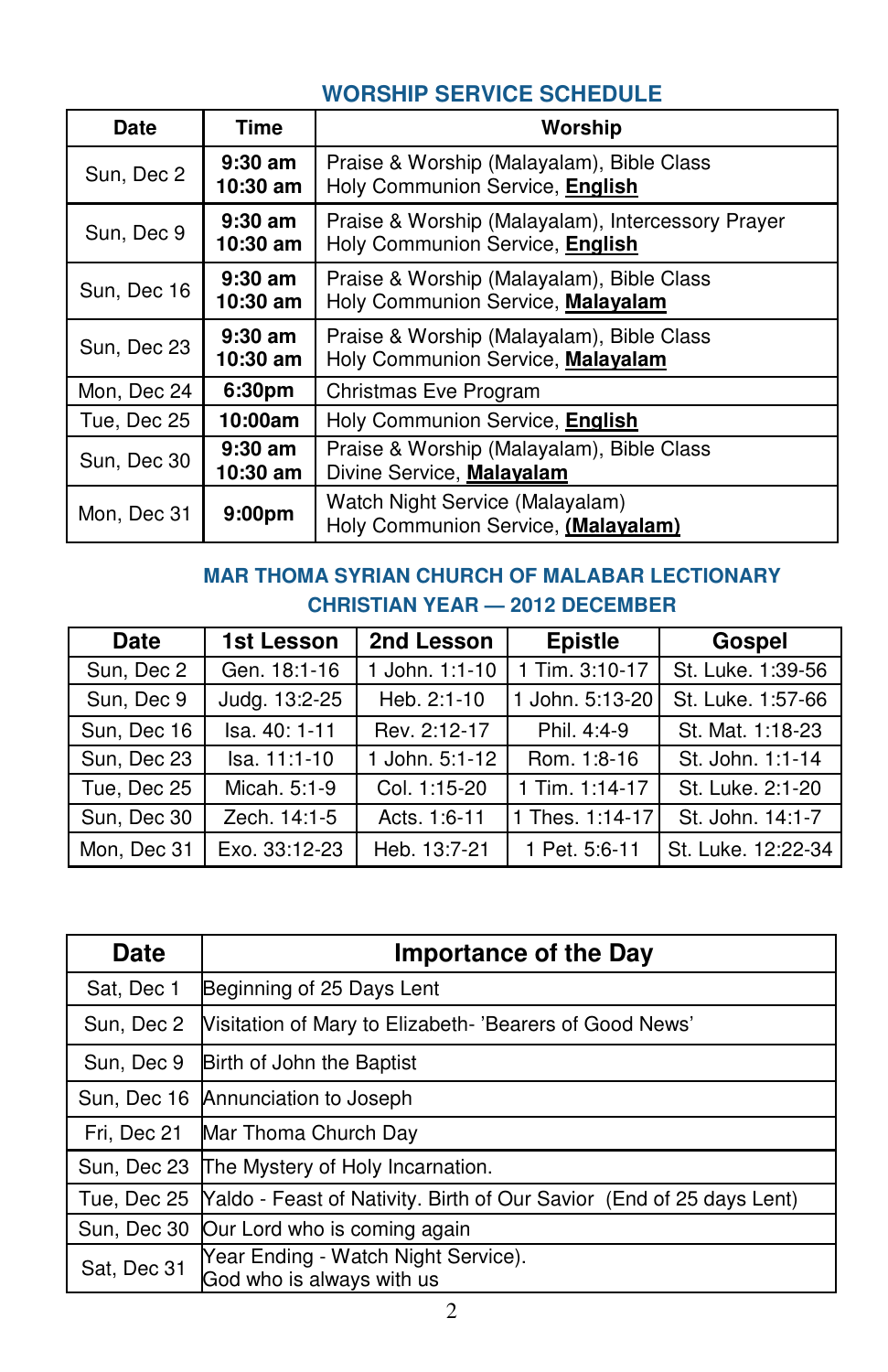

Dearly beloved in Christ,

Once again we are at the threshold of a Christmas. The world to which the Son of God came was convulsed with problems and difficulties. But the coming of the messiah brought home great hope and immense joy of salvation.

 The world in which we are today is going through untold miseries and problems. The situation in the Middle East is very much volatile, discouraging and bleak. The bloody conflict between the Hamas and Israel caused many innocent lives, endangering the entire region and a critical treat to the world peace. It is true that Israel has right to defend itself against attacks from its foes, the violent fighting and brutal killing of innocent Palestinians is not the solution.

 Back home, here in New York, even though the hurricane Sandy had passed, we are still to recover from the devastating damage it caused. Many lost the life of their dear ones, hundreds of thousands of people became homeless overnight and millions of people had gone through painful and traumatic experiences. We have witnessed human helplessness and the futility of man's power and might. Though it is difficult for us to find a conclusive reason for such calamities, we cannot rule out the argument that the environmental pollution and the human exploitation of the nature behind these incidents. We believe in a creator God who controls and reigns over everything in this universe. We believe that the same God has given us humans a great responsibility to tend and take care of the nature and preserve it for future generations as well.

 As a parish, we have been able to experience God's providence and help, especially during these difficult times. Many of our members lost power, but when we compare the miseries of our fellow beings, ours is nothing. Let us humble ourselves and commit our lives for the Kingdom of God by extending our helping hands to those in need.

 Over against all such odds, let us affirm together, "For to us a child is born, to us a son is given, and the government will be on his shoulders. And he will be called Wonderful Counselor, Mighty God, Ever lasting Father, Prince of Peace." (Isaiah 9:6) Even though, child symbolizes helplessness, it is a powerful icon of hope for the future. Incarnation is God's answer in love for human agonies and anxieties; it is God's light enlightening those living in darkness and liberation to those who are under the bondage of sin, poverty and injustice. The message of Christmas is God entering human space to engage and confront human limitations thereby to find solution and remedy to the problems that engulf this world.

 Yes, Christmas brings home the message of hope, even in discouraging and daunting circumstances, to withstand and tide over the currents of the mighty ocean with courage and faith. God bless! Merry Christmas!!

Yours in His Service,

Rev. Joseph Johnny Vicar

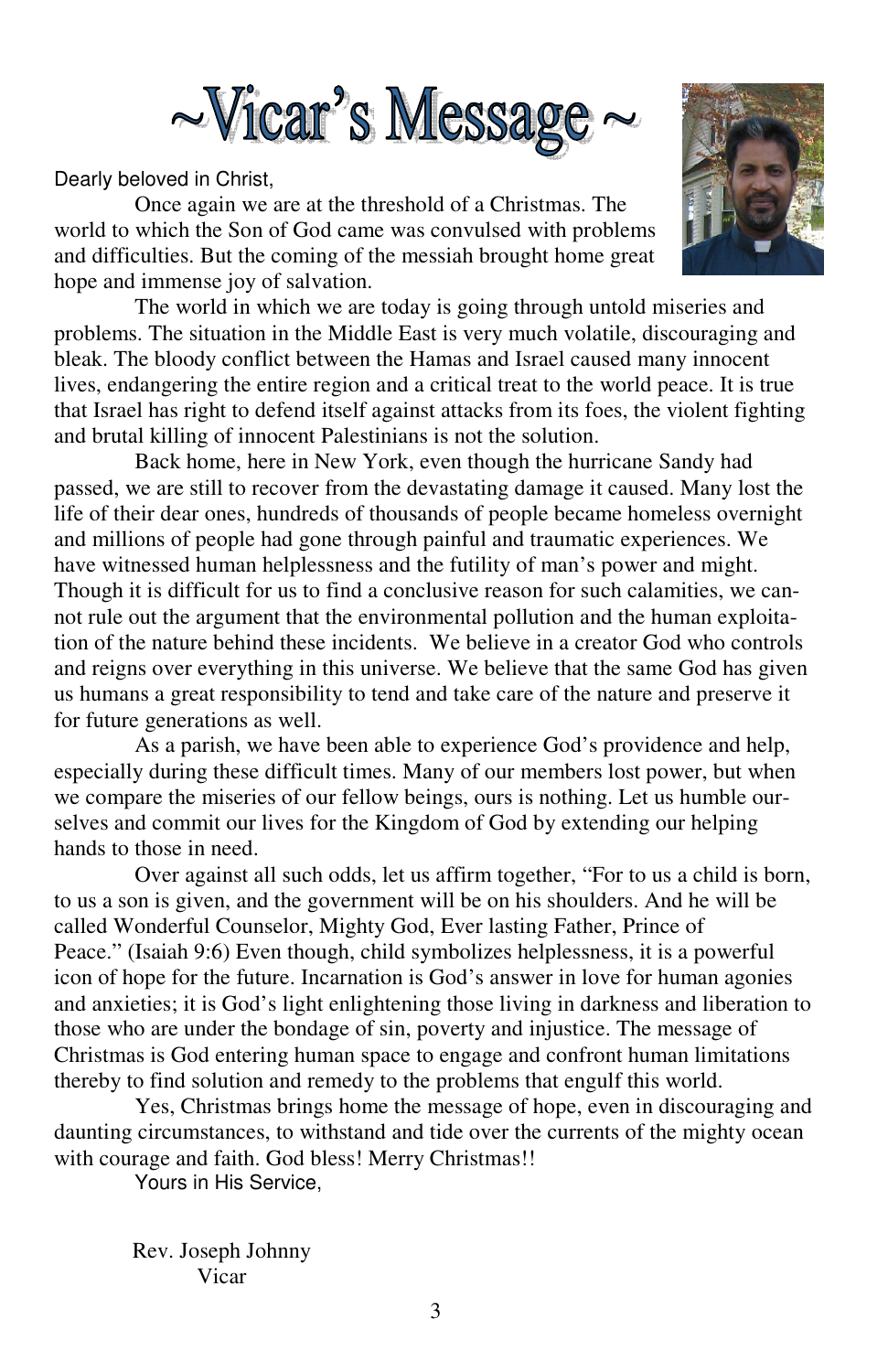# **Youth Chaplain's Corner**

**Immanuel – God who is with us** 

 We are once again in an advent season in which we remember and celebrate the birth of our Lord Jesus Christ. Christmas presents us a God who is with us – Immanuel. How is that possible for a God to be with Human beings? We see the Luke's narrative of the journey to Emmaus by the two followers of Jesus is a unique and beautiful compilation of the unique nature of Immanuel. Emmaus is not only a geographical place but also a place which was perceived as a place which gives some kind of relief from an immediate tragedy, a place for a temporal escape, a runaway place, and a place to where you can withdraw yourself. This journey begins from a despair of shattered dreams or career, from a despair of broken expectations and from a despair of loss and defeat. Here we understand Jesus' engagement with the people who are in despair and trouble

### **Journeying with the ' desperate'**

 The disciples who travelled to Emmaus were on the journey of desperation. They were arguing about what happened in Jerusalem something that they could not comprehend. They were travelling with a sad face, the sadness of bereavement, the sadness caused by perplexity and a sadness of a shattered career. Jesus was always with the people who are in desperate conditions. Jesus is portraying himself as the best model of a friend. He is a God who comes to us at the right time and at the right place when he/she needs you.

### **Walking (near) with the other**

 Jesus himself approached and began to give accompany to them. Being alone in a crowd is a common phenomenon in today's world. No one is attached or committed to anyone. We do not have somebody to walk with us today or to walk near to us but many people are around us. When we are in confusion and trouble we need somebody to walk with us walk near to us, somebody who can understand the reality and console and comfort us. That is what our relationship with God actually means, a person to be trusted, a person whom we can open up our minds, a person who can be depended in all the ways of our life.

### **Abiding – God's model of relationship**

 Evangelist Luke is trying to create a new model of relationship in which the other is also becoming a part of the divine model of relationship. Normally we create our own boundaries for our relationship, but Jesus is the one who do not have any boundaries in His relationships and Jesus expects us also to follow this model. Abiding is accepting the other as they are. Abiding is knowing and loving the other. In this relationship abiding is a spontaneous and a voluntary response. I wish and pray that this advent season inspires us to be with God who is always

with the human beings. Let us all share this great relationship.

### **Rev. V. M. Mathew,**

**Youth Chaplain, New York.**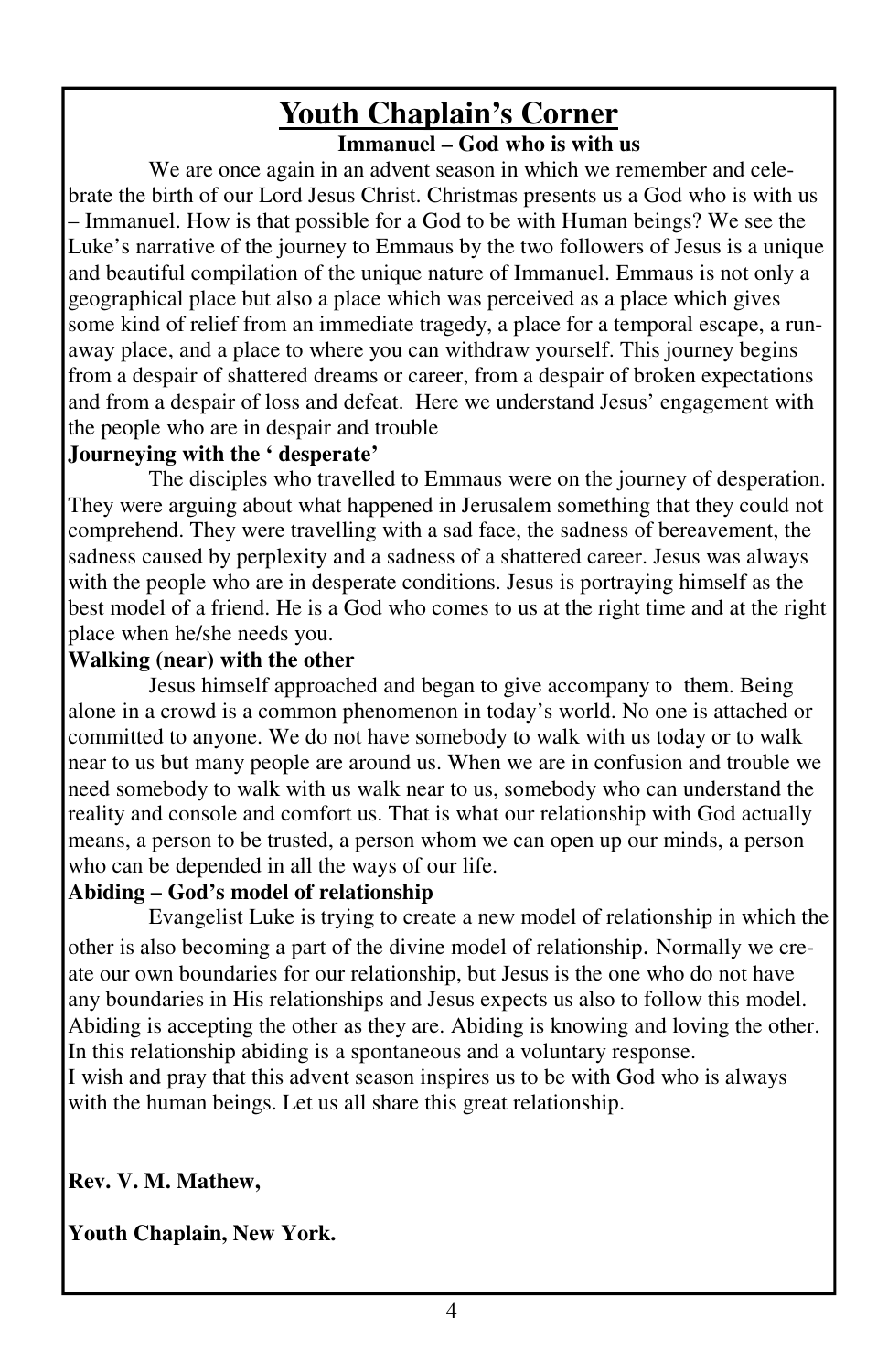

# CHRISTMAS HOUSE CAROLING SCHEDULE



| <b>Date</b> | Day      | <b>Area</b>               |
|-------------|----------|---------------------------|
| December 1  | Saturday | Queens/Long Island        |
| December 2  | Sunday   | Rockland                  |
|             |          | (outside spring valley)   |
| December 8  | Saturday | Rockland                  |
|             |          | (spring valley)           |
| December 9  | Sunday   | <b>Yonkers South</b>      |
| December 14 | Friday   | <b>Yonkers North</b>      |
| December 15 | Saturday | <b>Yonkers West</b>       |
| December 16 | Sunday   | <b>Upper Westchester/</b> |
|             |          | Connecticut               |
| December 21 | Friday   | <b>Yonkers East</b>       |
| December 23 | Saturday | Manhattan/NJ              |

This year we will be visiting all the homes of our parishioners' for Christmas Caroling to spread the Good News of Christmas. For more details please contact your Area Representative or House Caroling Convener Mr. Josen Joseph at (914) 346-8644.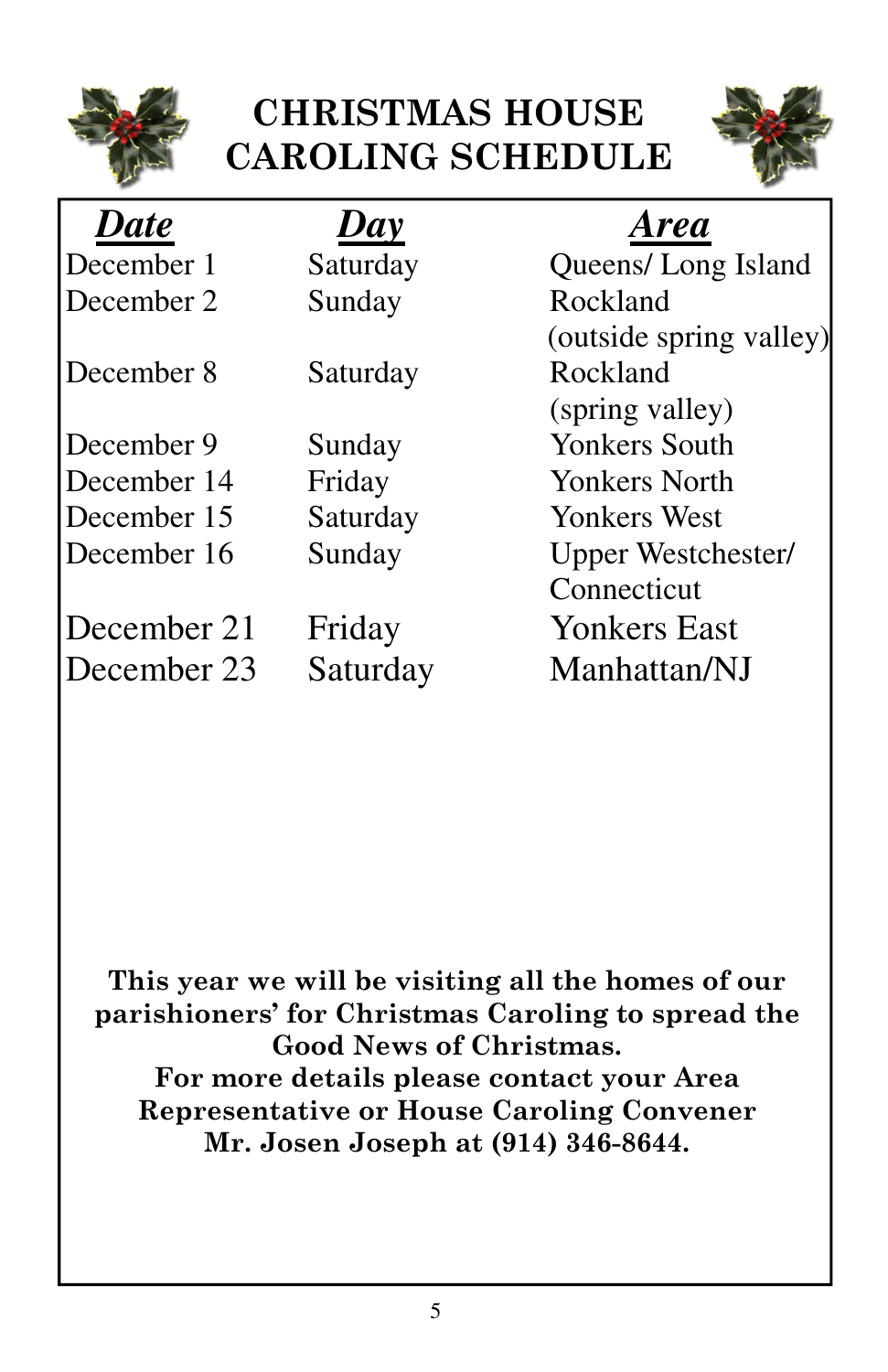| <b>Organizational Meetings</b>                                                              |                       |  |                     |  |
|---------------------------------------------------------------------------------------------|-----------------------|--|---------------------|--|
| <b>EDAVAKA MISSION</b><br>Prayer Meeting at Church every Wednesday at 7:00 PM<br>except:    |                       |  |                     |  |
| Wednesday                                                                                   | Wed, Dec 05,          |  | Mr. Abraham Koshy   |  |
| Prayer                                                                                      | $7:00$ pm             |  | Pelham, NY          |  |
| SEVIKA SANGHOM<br><b>Bible Study</b> - 3rd Sunday at Church<br><b>Friday Prayer Meeting</b> |                       |  |                     |  |
| <b>Sevika</b><br><b>Sangham</b>                                                             | Date &<br><b>Time</b> |  | <b>Location</b>     |  |
| Friday                                                                                      | Fri, Dec 7            |  | Mrs. Annamma Thomas |  |
| Prayer                                                                                      | 10:00am               |  | Yonkers, NY         |  |
| Friday                                                                                      | Fri, Dec 14           |  | Mrs. Sherly Vaidyan |  |
| Prayer                                                                                      | 10:00am               |  | Hartsdale, NY       |  |
| Friday                                                                                      | Fri, Dec 21           |  | Mrs. Shyla Varghese |  |
| Prayer                                                                                      | 10:00am               |  | Yonkers, NY         |  |
| Friday                                                                                      | Fri, Dec 28           |  | Mrs. Mini Jacob     |  |
| Prayer                                                                                      | 10:00am               |  | Yonkers, NY         |  |
|                                                                                             |                       |  |                     |  |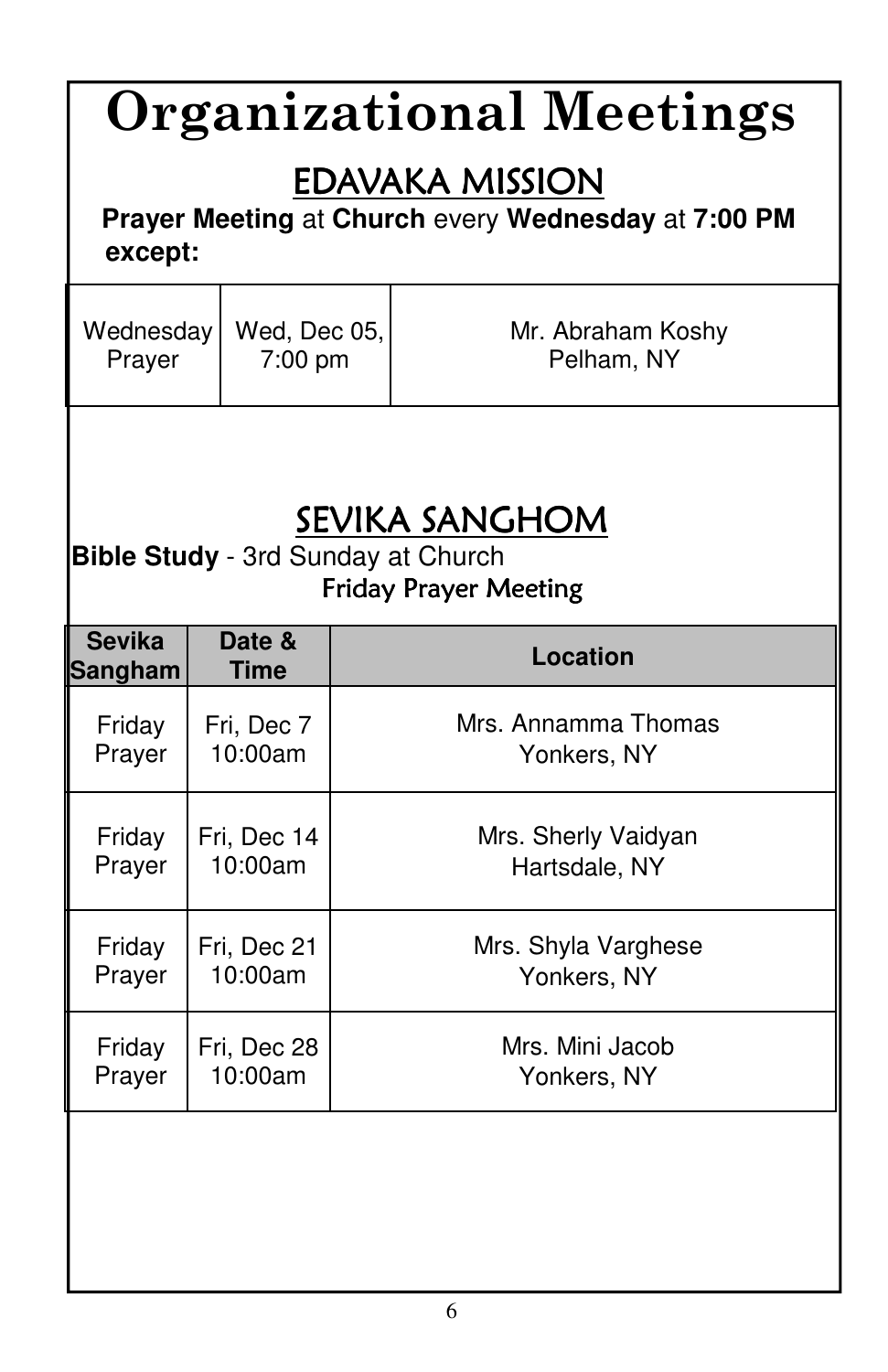# MALAYALAM CHOIR

Choir Practice Every Sunday After Worship Service

# SUNDAY SCHOOL **Sunday Schools Starts at 9:00AM**

# CONDOLENCES

The brother of our member, Mr. P. C. Chacko, Mr. P. C. Samuel was called to our Lord in Kerala at the age of 67 on November 19, 2012. Funeral service was held in Kaviyoor, Kerala.

Please uphold the families in your prayers.

 We as a parish extend our deepest condolences and prayers to the bereaving families and friends. May the peace of Christ be with them and bring them comfort.

"I sought the Lord, and He heard me, and delivered me from all my fears." Psalm 34:4